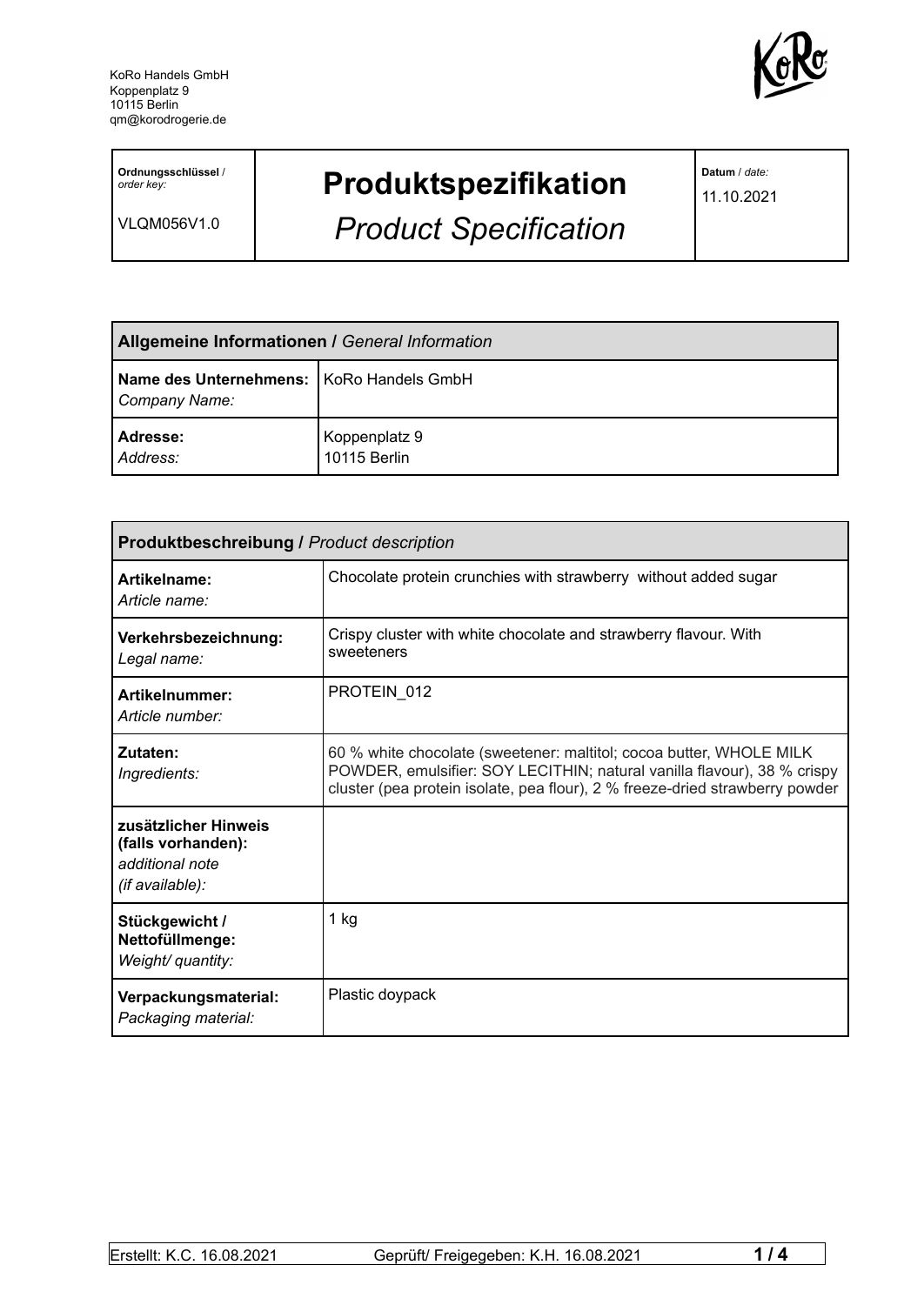

| <b>Produktbeschreibung / Product description</b>            |                                                                                                                                                                                                                                                                                                                                                    |  |  |
|-------------------------------------------------------------|----------------------------------------------------------------------------------------------------------------------------------------------------------------------------------------------------------------------------------------------------------------------------------------------------------------------------------------------------|--|--|
| <b>Besondere Eigenschaften:</b><br>Special characteristics: | □ bio /organic (Öko-Kontrollstelle / organic control body:<br>Agriculture: $\square$ EU $\square$ non-EU<br>$\Box$ EU/ non-EU<br>fairtrade / fairtrade<br>vegan / vegan<br>ш<br>x vegetarisch / vegetarian<br>$\Box$ glutenfrei / glutenfree<br>laktosefrei / lactose-free<br>$\Box$ ohne Zuckerzusatz* / without added sugar*<br>andere / others: |  |  |
|                                                             | *konnuga Naturaus Zueker enthelten / may centain sugar neturally                                                                                                                                                                                                                                                                                   |  |  |

*\*kann von Natur aus Zucker enthalten / may contain sugar naturally*

| Sensorische Beschreibung / Sensorical description |                                                 |  |
|---------------------------------------------------|-------------------------------------------------|--|
| Aussehen / Farbe:<br>Appearance / Colour:         | Light brown, whitish cluster                    |  |
| Geschmack:<br>Flavour:                            | Like white chocolate with a taste of strawberry |  |
| Geruch:<br>Odour:                                 | Typical, chocolaty, strawberry                  |  |
| Konsistenz:<br>Texture:                           | Crispy                                          |  |

| Nährwertangaben pro 100 g / Nutritional information per 100 g  |            |           |
|----------------------------------------------------------------|------------|-----------|
| Energie: I Energy value:                                       | 1969 / 496 | kJ / kcal |
| Fett: / Fat:                                                   | 27         | g         |
| Davon gesättigte Fettsäuren: I of which saturated fatty acids: | 16         | g         |
| Kohlenhydrate: I Carbohydrates:                                | 45         | g         |
| Davon Zucker: / Of which sugar:                                | 7,1        | g         |
| Ballaststoffe: / Fibre:                                        | 1,2        | g         |
| Eiweiß: / Protein:                                             | 25         | g         |
| Salz: / Salt:                                                  | 0,62       | g         |
| sonstige Angaben: / other values:                              |            | % NRV**   |
|                                                                |            |           |

*\*\*Nutritional Reference Value according to regulation (EU) Nr. 1169/2011/*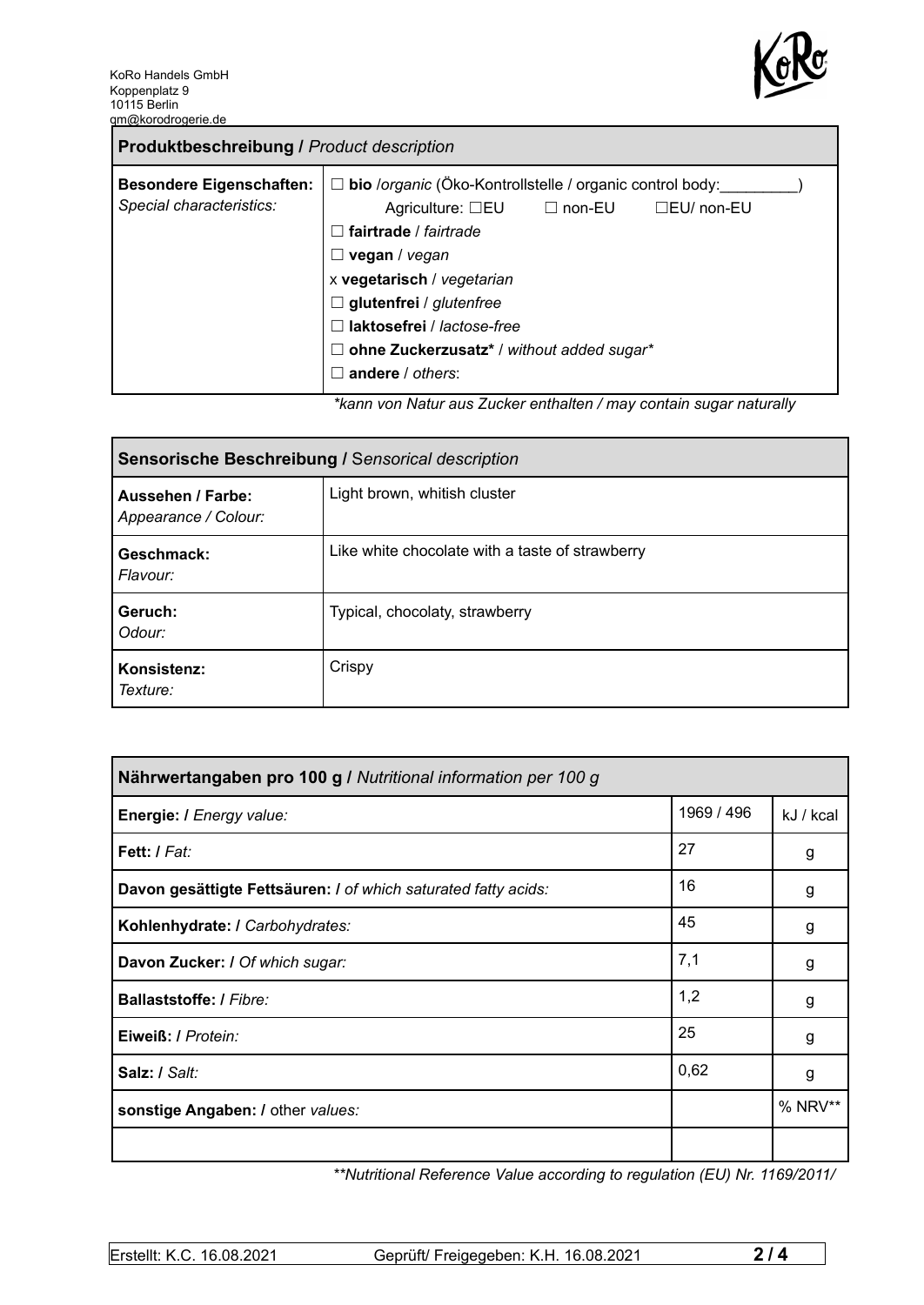

| Lagerung und Haltbarkeit / Storage and Shelf Life             |                                                      |  |
|---------------------------------------------------------------|------------------------------------------------------|--|
| Optimale<br>Lagerungsbedingungen:<br>Storage recommendations: | Store in a cool and dry place, protected from light. |  |
| Mindesthaltbarkeit:<br><b>Expected shelf life:</b>            | 10 months                                            |  |

## **Allergenkennzeichnung gemäß LMIV 1169 / 2011 /** *Allergen Declaration according to EU Regulation 1169 / 2011*

**Legende:** *Key*

*a.* **Allergen ist in der Rezeptur enthalten /** *Allergen contained in recipe*

- *b.* **Risiko der Kreuzkontamination ist möglich /** *Possible risk of cross contamination*
- **c. Allergen ist in der Rezeptur nicht enthalten /** *Allergen not contained in recipe*

|                                                     | a                 | b                 | C            |
|-----------------------------------------------------|-------------------|-------------------|--------------|
| Glutenhaltiges Getreide / gluten-containing cereals | П                 | H                 | X            |
| Krustentiere / Crustaceans:                         | $\mathsf{L}$      | $\vert \ \ \vert$ | X            |
| Ei / Egg                                            | Ш                 |                   | X            |
| Fisch / Fish                                        |                   |                   | $\mathsf{x}$ |
| Soja / Soy                                          | X                 |                   |              |
| Milch (Laktose) / Milk (lactose)                    | X                 |                   |              |
| Erdnüsse / Peanuts                                  | П                 | X                 | П            |
| Andere Schalenfrüchte*** / Other edible nuts***     | П                 | X                 | П            |
| Sellerie / Celery                                   | Ш                 |                   | X            |
| <b>Senf / Mustard</b>                               | П                 | $\vert \ \ \vert$ | X            |
| Sesam / Sesame                                      |                   |                   | X            |
| Schwefeldioxid und Sulphite / Sulphur dioxide       | $\vert \ \ \vert$ |                   | X            |
| Lupinen / Lupin                                     |                   |                   | X            |
| <b>Weichtiere / Molluscs</b>                        |                   |                   | X            |

## **\*\*\* Mandeln /** *Almonds***, Haselnüsse /** *Hazelnuts***, Walnüsse /** *Walnuts***, Cashewnüsse /** *Cashews***, Pecannüsse,** *Pecans,* **Paranüsse /** *Brazil nuts***, Pistazien /** *Pistachios***, Macadamianüsse /** *Macadamia nuts*